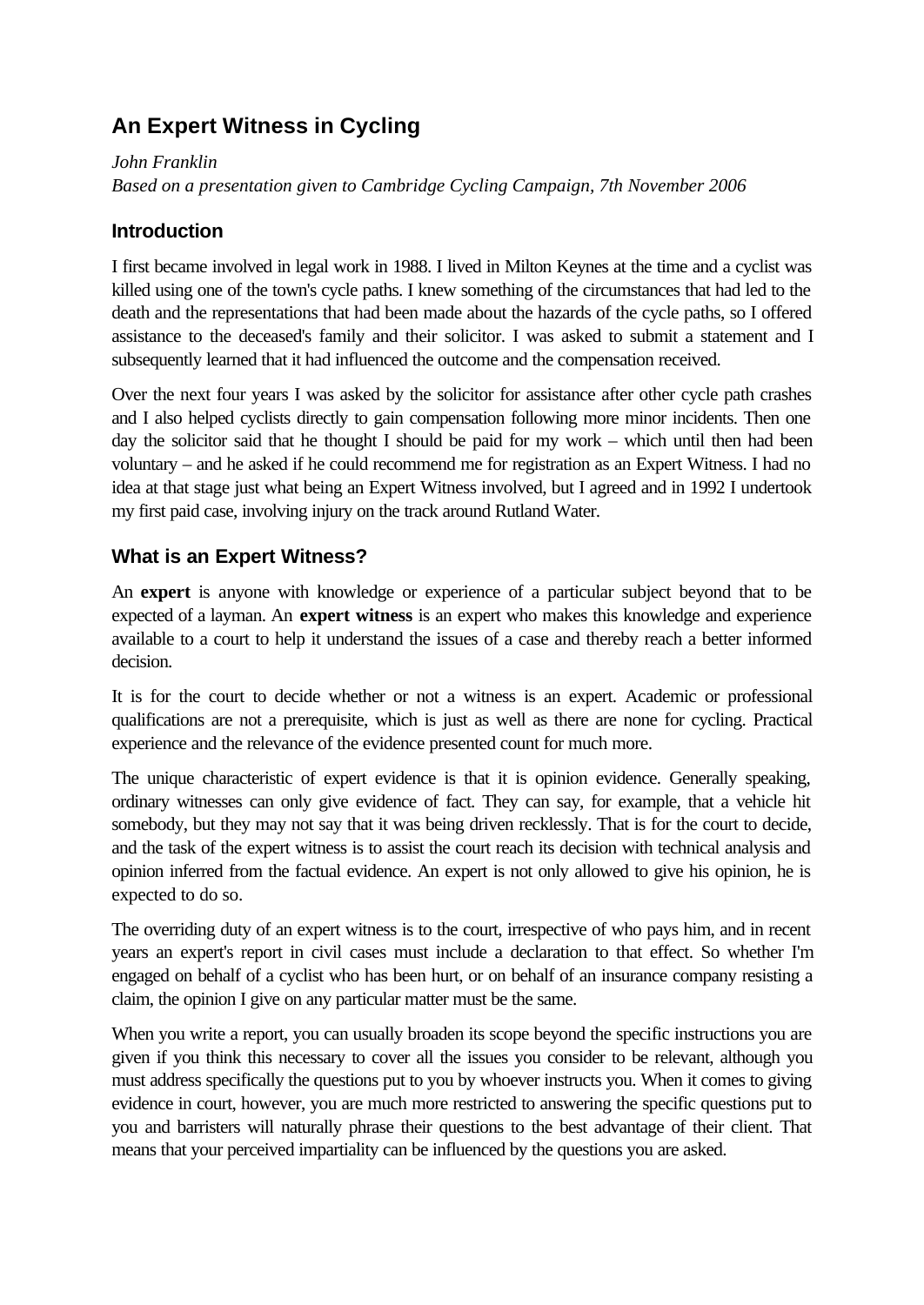An expert witness must never be an advocate, and judges are quick to disallow your evidence if you try to be – something I learnt early on at the expense of another expert who found himself harshly criticised. If a barrister fails to ask you a question you think should be asked, there's not much you can do about it, and their clients sometimes suffer because of that. Responsibility for seeing that justice is done on behalf of their clients rests with their solicitors and barristers - that is not a job for the expert witness.

#### **What skills are needed?**

For cycling, an engineering or scientific background is helpful in analysing crashes and their causes. Knowledge about road design, traffic management and how the traffic system works are all important. Likewise, knowledge of the typical causes of cycling casualties, on and off road, and of how people cycle in practice and optimally. It is useful, too, to have an appreciation of how others respond to particular conditions: drivers on the roads, walkers on shared-use paths. You don't need any legal knowledge, but you soon gain a basic understanding of how the legal system works and that is very helpful.

#### **Types of cases**

There are two types of litigation: civil and criminal.

Criminal cases are almost always brought by the Crown as a result of charges made by the police. If found guilty, you gain a criminal record and a conviction can result in a fine, community service, or imprisonment. Criminal cases against cyclists are rare and I have only been involved in three - one where a cyclist was charged with cycling recklessly after colliding with a pedestrian, and the other two involving the obstruction of traffic - one case being the ongoing one involving Daniel Cadden.

Cyclists may be involved in criminal cases brought against motorists, but only as witnesses of fact. The basis of these cases is law-breaking by the motorist which the police must prove supported, as necessary, by evidence from people who witnessed the event. As it is the motorist's behaviour alone that is being judged and not that of a cyclist or other person, and the yardstick is simply whether a law has been broken, it would be unusual for there to be a need for expert evidence on cycling and I have not been involved in any such case.

Civil cases do not involve the police, except as witnesses of fact, and they do not lead to any criminal sanction. The remedy is a financial payment from one party to the other, or both parties may be required to share responsibility proportionately as decided by the court. Civil action usually follows criminal action on order to award compensation, but civil action more often takes place on its own, such as when a cyclist claims against a highway authority for damages after being thrown by a pothole.

In civil cases, one or both sides may require support from one or more expert witnesses. However, the rules on the use of experts have been tightened in recent years to reduce costs and it is becoming common for courts themselves to appoint a single joint expert on behalf of both parties and to restrict evidence to the preparation of a report and not presence in court. In some cases I've been involved only as an advisor without undertaking any court-related work.

Civil cases are where counter-claims of contributory negligence arise, as the defence attempts to limit its responsibilities by claiming that action, or inaction, on the part of the claimant was in part responsible for the injuries suffered or their severity. I've been involved, directly or indirectly, in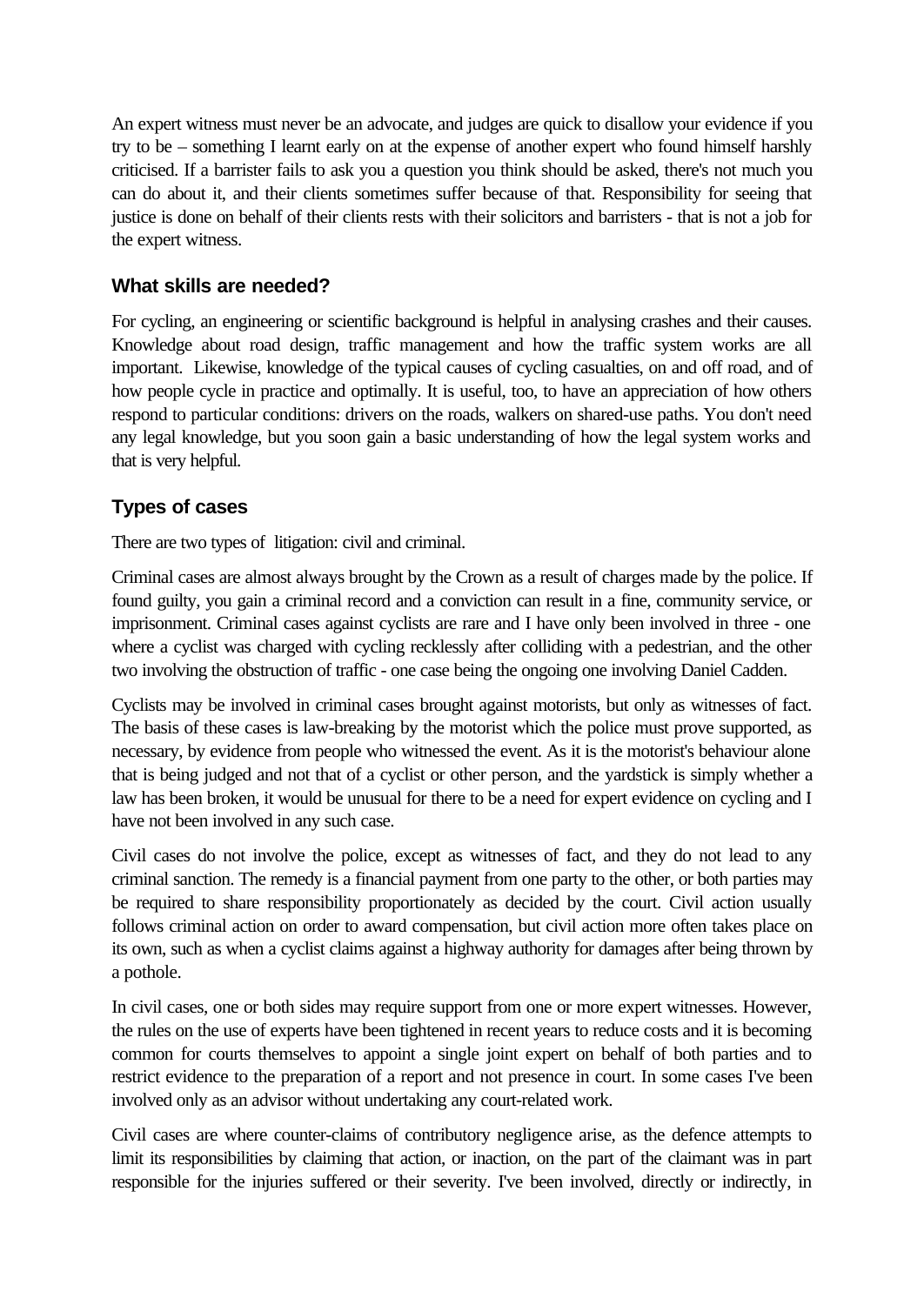more than a dozen cases involving the non-use of cycle helmets and several involving non-use of cycle facilities. It is in these cases, in particular, where good advice and good evidence are essential as many cyclists - sometimes on the advice of their solicitors - accept lower compensation than they should, because they are poorly informed about risk in these situations and have a fear of losing all. No court in the UK has yet been convinced that wearing a helmet or using a cycle path would have made any material difference to injury in the cases they have considered.

An important difference between criminal and civil cases is the burden of proof required to succeed. In criminal cases the prosecution must establish its case 'beyond all reasonable doubt'. In civil cases a less stringent test is applied and the plaintiff, or claimant, only has to prove his case on the 'balance of probabilities'.

## **What happens in court?**

Giving evidence in court can be quite an unnerving experience if you're not used to it and I really feel for people who are there for the first time. Although judges are usually sympathetic towards inexperienced individuals and the situation does seem to have improved since I first started, court proceedings remain adversarial and the defence witnesses employed by insurance companies and the like have the clear advantage of experience.

Each side puts its interpretation of the facts and in cross-examination challenges the other. Counsel for the prosecution or claimant goes first, calling first his witnesses of fact and then any expert witnesses. Then the defence witnesses are called. All witnesses have to take an oath before giving evidence. The judge (or magistrates in lesser criminal cases) may also ask questions as the proceedings go on and I usually find these questions a good indication of how open minded the judge is towards a case. At the end the two counsel sum up and the judge gives a verdict. The whole procedure is slow, not least because the judge his makes his or her own notes by hand.

Because of the adversarial nature of court proceedings, you can expect to be challenged in cross-examination not only on the facts and your opinion but also on your integrity. This is quite a dispiriting experience as counsel attempts to portray your evidence as unreliable and prejudiced and your knowledge of the subject as so much weaker than that of other witnesses. In time you recognise this as par for the course and learn to stand your ground, but I still find it difficult to respond to spurious assertions in the most appropriate manner. Above all, you must never get upset or lose your temper.

#### **What cases have I been involved with?**

I've dealt with a great variety of cases over the years across the whole of the United Kingdom. In about 80% of cases I've been engaged on behalf of a cyclist, but at other times by insurance companies, education authorities, a cycle shop and a mail order business.

By far the greatest number of cases have involved injuries sustained using cycle paths and off-road trails. Poor surfaces, upstands, bollards, falls on steep descents, head-on collisions due to poor sightlines, collisions with pedestrians and crashes involving cars at road crossings are examples. BMX and other recreational cycle facilities also seem to be particularly casualty-prone.

By comparison, road cases have been few, in part because responsibility is usually easier to resolve. Most have involved slips on manhole covers, drains, cattle grids, trenches and in one case there was a collision with a pedestrian.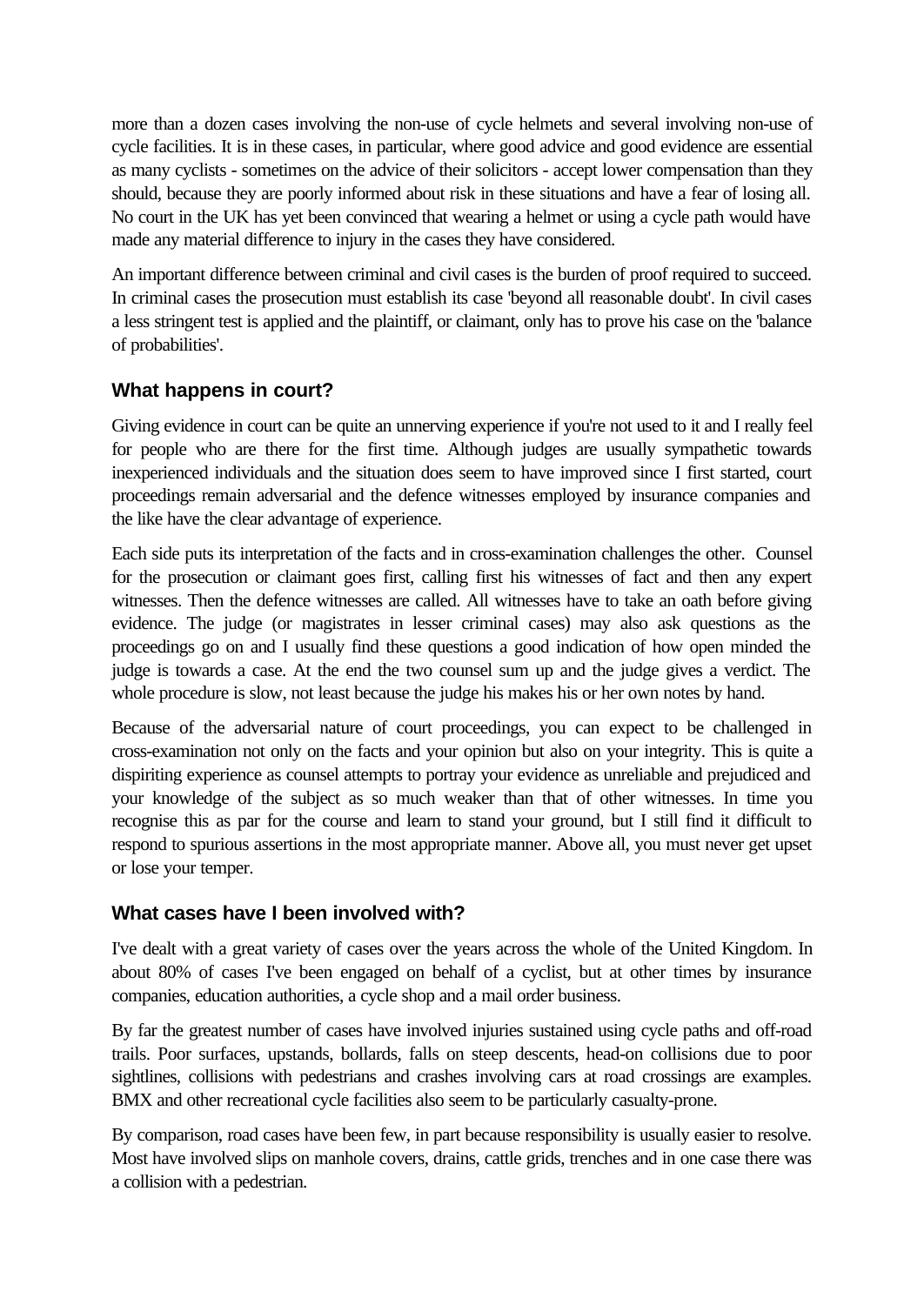A few cases have involved club cyclists riding together, usually where one rider has been thrown by a bad surface and others have crashed into him. Cycle equipment has sometimes been at fault: clipless pedals, forks snapping, a rider's trousers being caught in the chain.

As I said before, contributory negligence cases have concerned cycle helmets, cycle lanes and roadside cycle tracks. I once assisted a cyclist sued by a taxi driver for riding into the door of his cab which had been opened by a passenger in a stationary queue of traffic. The cyclist was using a cycle lane but it was asserted that he could have been expected to realise that it was too narrow to use safely. If that case had gone to court, the cyclist may have won, but he could not afford the cost of doing so and paid over £2,000 in compensation for which he was, fortunately, insured.

Outside the field of litigation, I have also been engaged by pedestrian and community organisations to prepare reports for public inquiries into sections of the National Cycle Network and other urban and countryside developments. In Cambridge, I recently did a report for Girton Parish Council into developer proposals concerning Girton Corner.

Two ongoing high profile cases concern the Highway Code revision and Daniel Cadden. As well as preparing the CCN submission to the Great Britain Highway Code, I was subsequently engaged to produce a detailed expert report on the Northern Ireland version, which is very similar. The implications of the proposed changes to the Highway Codes are far-reaching and are certain to result in a great increase in contributory negligence claims if they are not amended. Like the existing rule on wearing a helmet, the new rules to require cyclists to use cycle facilities are without good evidential support from a safety point of view; indeed, as the high proportion of cases I've dealt with involving cycle facilities demonstrates, more casualties are the most likely result. It may take some effort to get the Department for Transport's road safety unit to make changes, but cycling is going to get a lot less pleasant if it doesn't.

I probably can't tell you much more about the Daniel Cadden case than you know already. Daniel was charged with inconsiderate cycling because he held up 4 cars for a few seconds on a B road in Telford when he could have used a much less suitable cycle track. The appeal is still awaited. The case has attracted considerable interest and has repercussions well beyond cycling. Offers of support have come from eminent barristers and a Queen's Counsel. If the appeal doesn't succeed, cycling will be in big trouble.

# **Conclusion**

My experiences as an Expert Witness over the past 15 years have been a very interesting, and for the most part, an enjoyable experience. I have concerns about how fair our system of justice is, with its emphasis on an adversarial approach and an administration that leaves much to be desired, but in the majority of cases in which I've been involved the court's decision was probably the right one.

I've attended some hostile court hearings but also some very cordial ones, given the circumstances. And I found it an honour that on two occasions counsel representing the other side have approached me afterwards to sign copies of my book 'Cyclecraft', which does seem to enjoy the status of an authoritative work. There is a human side to the way the justice system works, but it's not always the most prominent.

Changes in recent years to the rules for litigation have, in my view, been largely beneficial. However, for cyclists the most worrying development has been the growth in counter-claims of contributory negligence. With regard to both helmets and cycle facilities, the underlying problem is the advice put